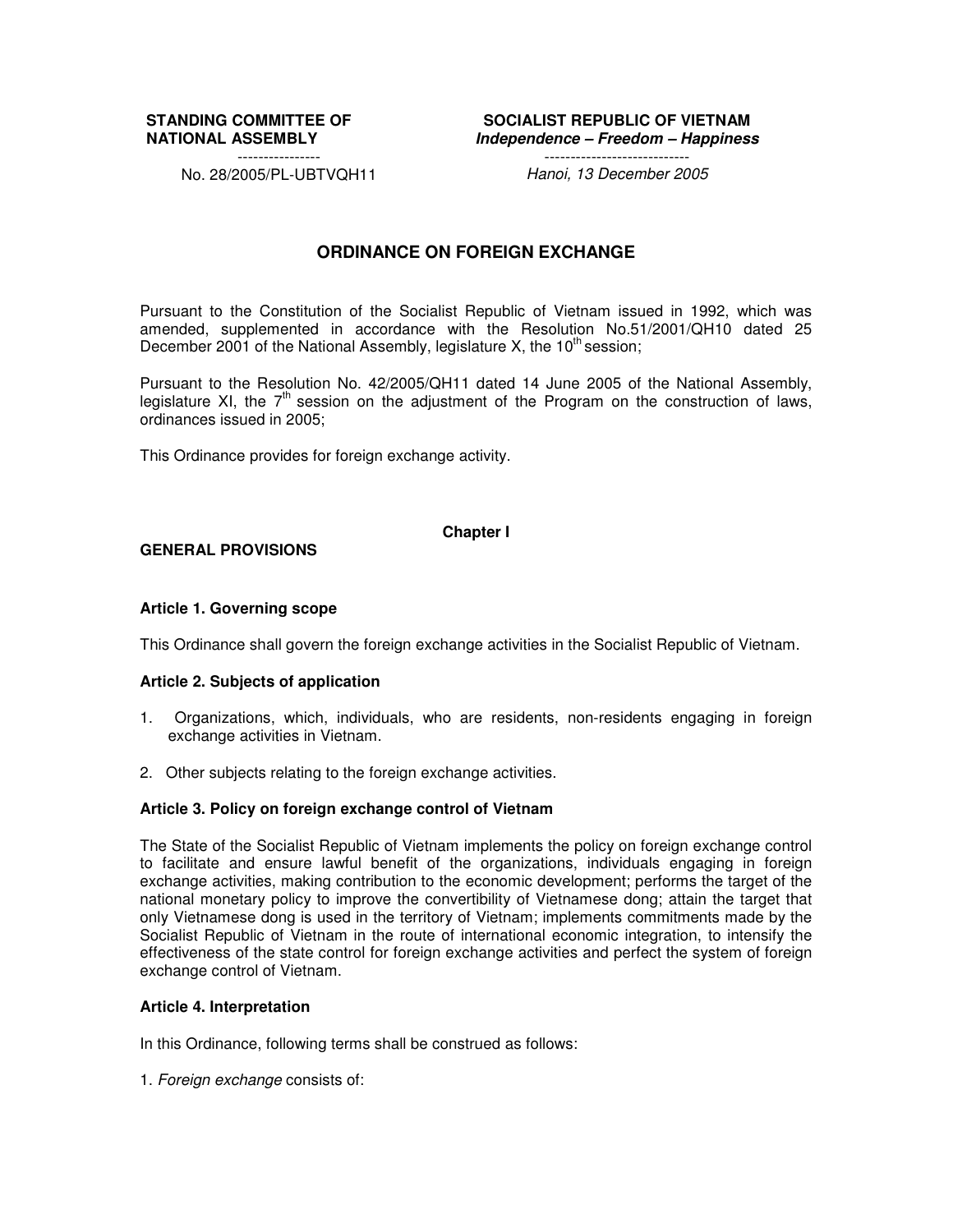a) Currency of another country or the European common currency or other common currencies which are used in international and regional payment (hereinafter referred to as foreign currency);

b) Means of payment in foreign currency including cheque, payment card, Bills of exchange, promissory notes and other means of payment;

c) Valuable papers denominated in foreign currency including Government's bonds, corporate bonds, term bonds, shares and other valuable papers;

d) Gold in the state foreign exchange reserves, in the oversea accounts of the residents; gold in form of block, bar, grain, piece in case of being carried out of and into the territory of Vietnam;

dd) Currency of the Socialist Republic of Vietnam in case of being remitted into and out of the territory of Vietnam or being used in the international payment.

2. Residents are organizations, which, individuals, who are of following subjects:

a) Credit institutions, which are established and doing business in Vietnam (hereinafter referred to as credit institution);

b) Economic organizations which are established, doing business in Vietnam, except for subjects provided for in point a of this paragraph (hereinafter referred to as economic organization);

c) State agencies, armed force units, politic organizations, socio-political organizations, vocational-socio political organizations, social organizations, vocational-social organizations, social funds, charity funds of Vietnam which are operating in Vietnam.

d) Oversea diplomatic representative agencies, oversea consulates of Vietnam;

dd) Oversea representative offices of organizations provided for in points a, b and c of this paragraph;

e) Vietnamese citizen residing in Vietnam; Vietnamese citizen who has been residing overseas for less than 12 months; Vietnamese citizen working for organizations as provided for in points d and dd of this paragraph and individuals accompanying them;

g) Vietnamese citizen traveling, studying, being treated for disease and visiting relatives overseas;

h) Foreigners who have been residing in Vietnam for 12 months upwards, except for the cases where the foreigners study, are treated for disease, travel or work for the diplomatic representative agencies, consul agencies, representative offices of foreign organizations in Vietnam.

- 3. Non-residents shall be the subjects who are not provided for in paragraph 2 of this Article.
- 4. Capital transaction shall be a transaction of capital transfer between the resident and nonresident in following areas:
	- a) Direct investment;
	- b) Investment in valuable papers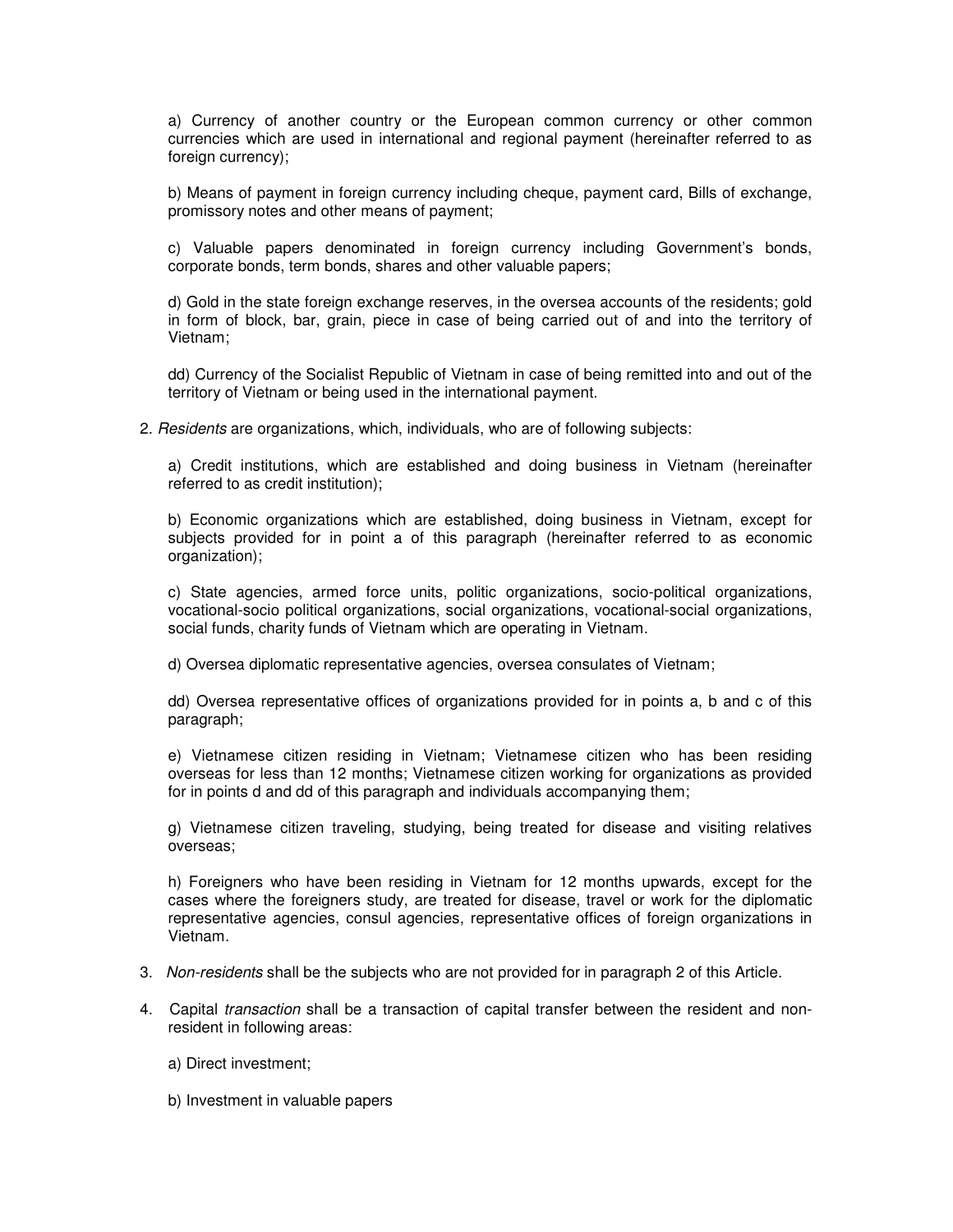- c) Foreign borrowing and debt payment
- d) Foreign lending and debt collection;
- dd) Other forms of investment in accordance with provisions of applicable laws of Vietnam.
- 5. Current transaction shall be the transaction between the resident and the non-resident not for the purpose of capital transfer.
- 6. Payment and money transfer for current transactions shall include:
	- a) Payments and money transfer relating to import, export of goods, services;
	- b) Short-term banking and commercial credit loans;
	- c) Incomes from direct and indirect investment;
	- d) Money transfer when the reduction of direct investment capital is permitted;
	- dd) Payment of the interests and installment payment of the principals of foreign loans;
	- e) Unilateral money transfer for the consumption purpose;
	- g) Other similar transactions.
- 7. Unilateral money transfer shall be transactions of oversea money transfer into Vietnam or from Vietnam to overseas through banks, post office with the nature of financing, aiding or helping family relatives, personal spending without any relation to the payment of goods and service import, export;
- 8. Foreign exchange activity shall be an activity of the resident, non-resident in current transaction, capital transaction, using foreign currency in the territory of Vietnam, activity of foreign exchange services supply and other transactions relating to the foreign exchange activity.
- 9. Exchange rate of Vietnamese dong shall be the price of a unit of foreign currency which is calculated by Vietnamese currency unit.
- 10. Cash in foreign currency shall include paper notes and coins
- 11. Authorized credit institutions shall be banks and non-banking credit institutions which are authorized to engage in foreign exchange activity and provision of foreign exchange services in accordance with provisions in this Ordinance.
- 12. Foreign direct investment in Vietnam shall be an act where a non-resident transfers his capital into Vietnam to perform activities of business investment on the basis of establishment and participation in the management to an enterprise or other forms in accordance with provisions of applicable laws of Vietnam.
- 13. Foreign indirect investment in Vietnam shall be an act where a non-resident engages in the purchase, sale of securities, other valuable papers and capital contribution, share purchase under any form in accordance with provisions of applicable laws of Vietnam and does not participate in the direct management.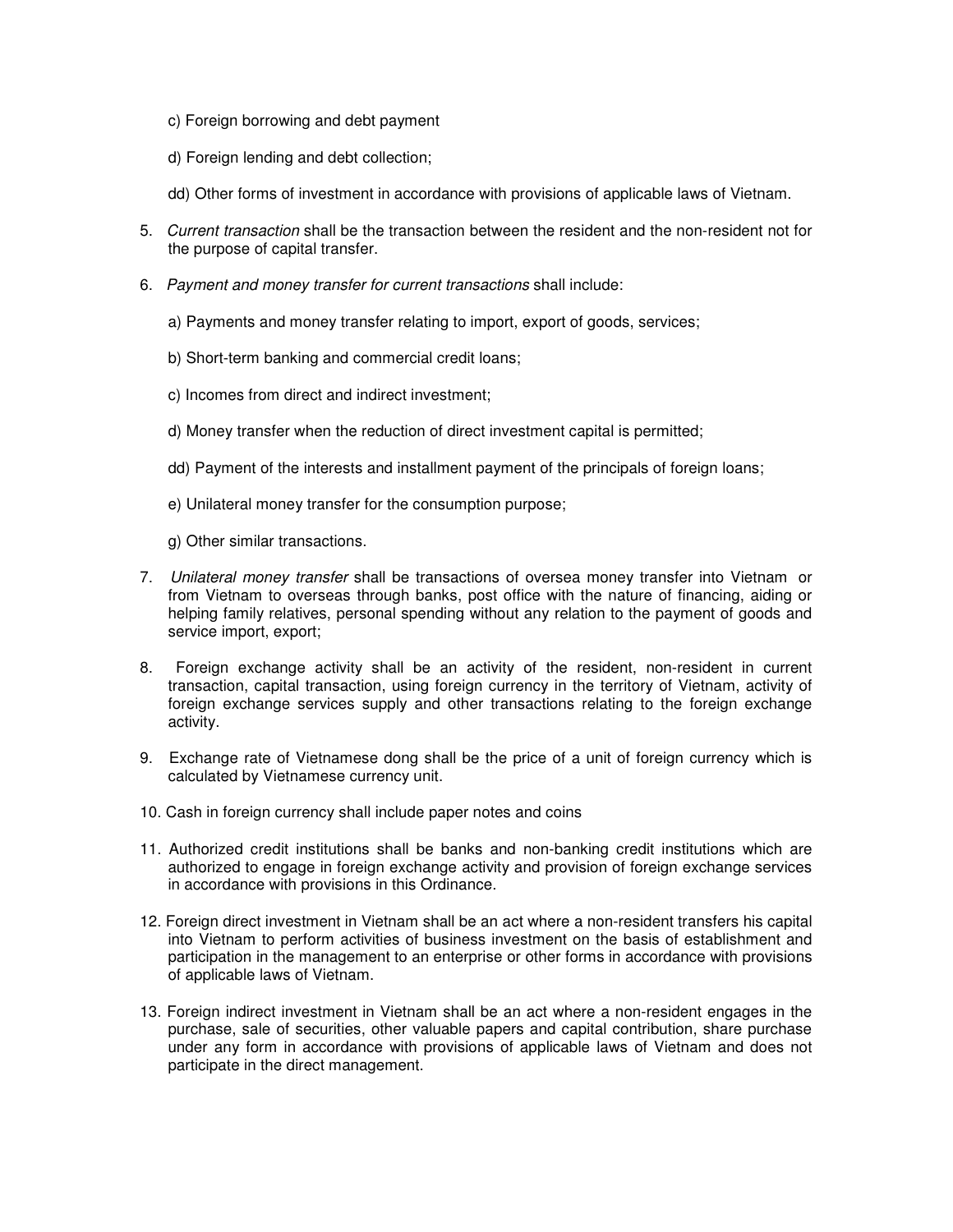- 14. Oversea investment shall be an act where a resident remits his capital to abroad for investment under the forms in accordance with provisions of applicable laws;
- 15. Foreign borrowing and debt payment shall be an act where a resident borrows and pays debt to a non-resident under the forms in accordance with provisions of applicable laws.
- 16. Foreign lending and debt collection shall be an act where a resident lends and collects debt from the non-resident under the forms in accordance with provisions of applicable laws.
- 17. International balance of payment shall be a consolidated balance sheet which systematically lists the entire economic transactions between Vietnam and other countries in a certain period of time.
- 18. Foreign currency market shall be the place where the sale and purchase of foreign currencies takes place. Foreign currency market of Vietnam includes inter-bank foreign currency market and the foreign currency market between banks and customers.
- 19. State international reserve shall be the assets denominated in foreign currency which is stated in the monetary survey of the State Bank of Vietnam.

### **Article 5. Application of laws on foreign exchange, international treaty, foreign laws, international custom**

- 1. Foreign exchange activities must comply with the provisions in this Ordinance and other provisions of related laws.
- 2. In the event where an international treaty to which the Socialist Republic of Vietnam has acceded contains provision, which are different from the provisions in this Ordinance, the provisions of that international treaty shall prevail.
- 3. In case where Vietnamese laws have not yet issued provisions on foreign exchange activities, concerned parties may come to an agreement on the application of foreign laws, international customs, provided that the application of foreign laws, international customs shall not be contrary to the basic principles of Vietnamese laws.

#### **Chapter II CURRENT TRANSACTIONS**

## **Article 6. Liberalization for current transactions**

All the transactions of payment and money transfer for current transactions between the resident and non-resident shall be freely performed.

## **Article 7. Payment and money transfer relating to export, import of goods, services**

- 1. Residents shall be entitled to purchase foreign currency from authorized credit institutions to pay for the import of goods, services.
- 2. Residents must transfer their entire foreign currency earned from the export of goods, services to the foreign currency account which is opened at an authorized credit institution in Vietnam; in case where they have a demand for maintaining their foreign currency abroad, they must be permitted by the State Bank of Vietnam.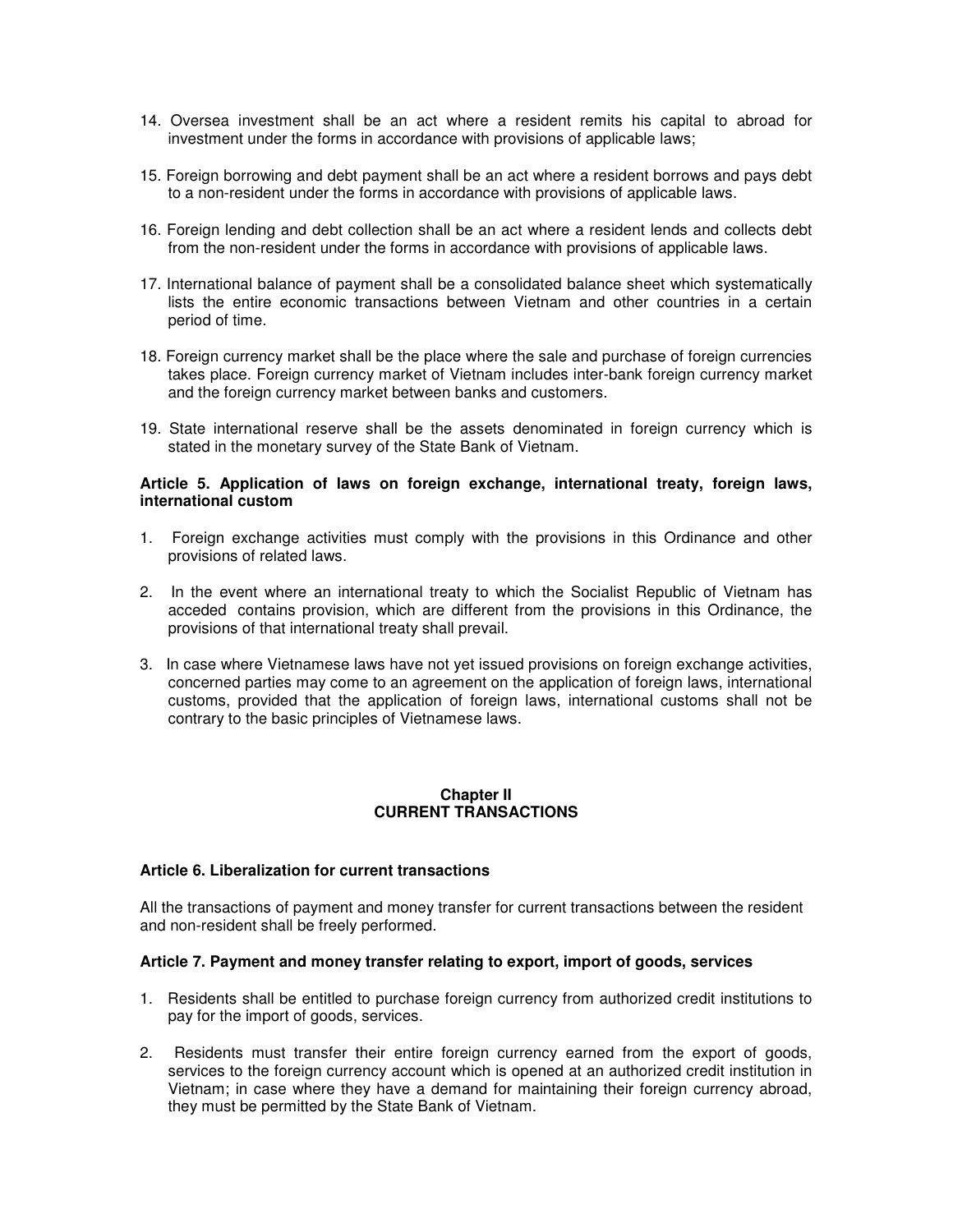3. All transactions of payment and money transfer relating to the export, import of goods, services shall be carried out through an authorized credit institution.

# **Article 8. Unilateral money transfer**

- 1. Foreign currency of residents being Vietnamese organizations, which is collected from amounts of one-way money transfer, shall be transferred to the foreign currency account opened at the authorized credit institutions or sold to the authorized credit institutions.
- 2. Foreign currency of residents being Vietnamese individuals, which is collected from amounts of one-way money transfer, shall be used for the purpose of storing, carrying with them, depositing into the foreign currency account opened at authorized credit institutions or selling to authorized credit institutions; for the case of Vietnamese citizen, they shall be entitled to deposit foreign currency savings at the authorized credit institutions.
- 3. Residents shall be entitled to purchase, transfer and carry foreign currency abroad to serve legal demands.
- 4. Non-residents, residents who are foreigners with foreign currencies on account shall be entitled to remit them abroad; in case where they have legal income source in Vietnamese dong, they shall be entitled to purchase foreign currency for oversea remittance.

## **Article 9. Carrying cash in foreign currency, cash in VND and gold upon exit from, entry into the country**

Residents, non-residents, who carry cash in foreign currency, cash in VND and gold upon exit from, entry into the country exceeding the level stipulated by the State Bank of Vietnam must comply with the followings:

- 1. In case of carrying an amount, which exceeds the provided level, upon entry into the country, it shall be obliged for them to declare at the border customs;
- 2. In case of carrying an amount, which exceeds the provided level, upon exit from the country, it shall be obliged for them to declare at the border customs and present documents in accordance with provisions of the State Bank of Vietnam.

## **Article 10. Currency being used in current transaction**

Residents shall be entitled to choose Vietnamese dong, freely convertible foreign currency and other currencies which are accepted by the authorized credit institutions as payment currency in current transaction.

**Chapter III** 

## **CAPITAL TRANSACTIONS**

**Section 1** 

## **FOREIGN INVESTMENT INTO VIETNAM**

**Article 11. Direct investment**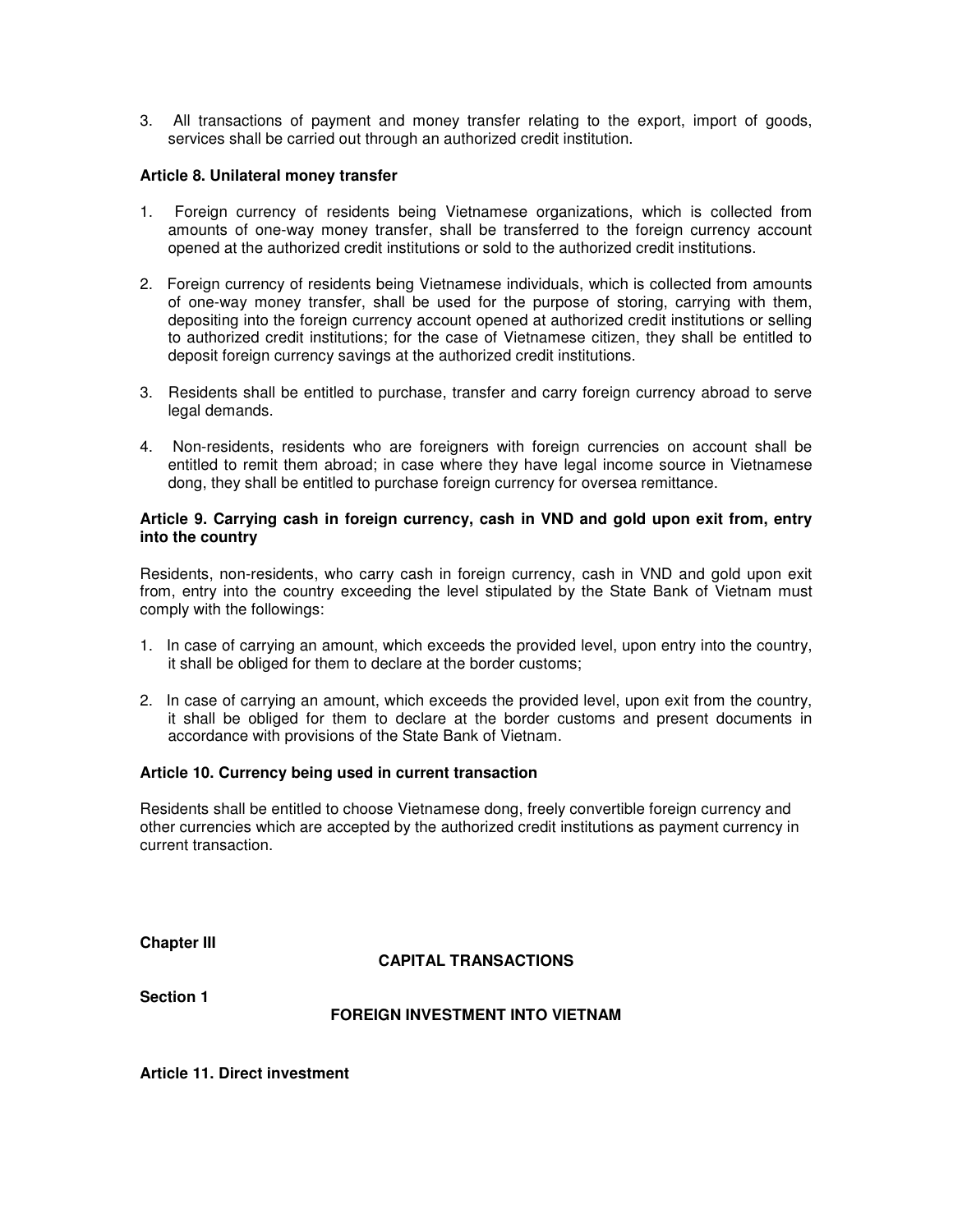- 1. The transfer of investment capital in foreign currency into Vietnam, the transfer of the principal of investment capital, profit, payment of borrowing interests and other legal receipts to abroad must be performed through a foreign currency account which is opened at an authorized credit institution.
- 2. Legal income sources in Vietnamese dong shall be converted into foreign currency for remittance to abroad through the authorized credit institutions.

## **Article 12. Indirect investment**

- 1. Investment capital in foreign currency must be converted into Vietnamese dong for carrying out the investment;
- 2. Investment capital, profit and legal income sources in Vietnamese dong shall be converted into foreign currency for remittance to abroad through the authorized credit institutions.

# **Section 2 OVERSEA INVESTMENT BY VIETNAM**

# **Article 13. Capital source for oversea investment**

Residents who are entitled to invest overseas shall be permitted to use following capital sources for the investment:

- 1. Foreign currency in the foreign currency account at the authorized credit institutions;
- 2. Foreign currency purchased from authorized credit institutions;
- 3. Foreign currency from the borrowing capital source.

## **Article 14. Transfer of investment capital to abroad**

- 1. Residents who are credit institutions shall be entitled to transfer investment capital to abroad in accordance with provisions of the State Bank of Vietnam.
- 2. Residents who are economic organizations, individuals and other subjects authorized to invest overseas must open a foreign currency account at an authorized credit institution and register with the State Bank of Vietnam. The transfer of foreign currency to abroad for investment must be performed through that account.

## **Article 15. Repatriation of capital, profit into Vietnam**

Capital, profit and other incomes from the oversea investment must be repatriated into Vietnam in conformity with the law on investment and other provisions of related laws; the repatriation of capital, profit and other incomes from the oversea investment into Vietnam must be performed through the foreign currency account opened at the authorized credit institution.

#### **Section 3 FOREIGN BORROWING, DEBT PAYMENT**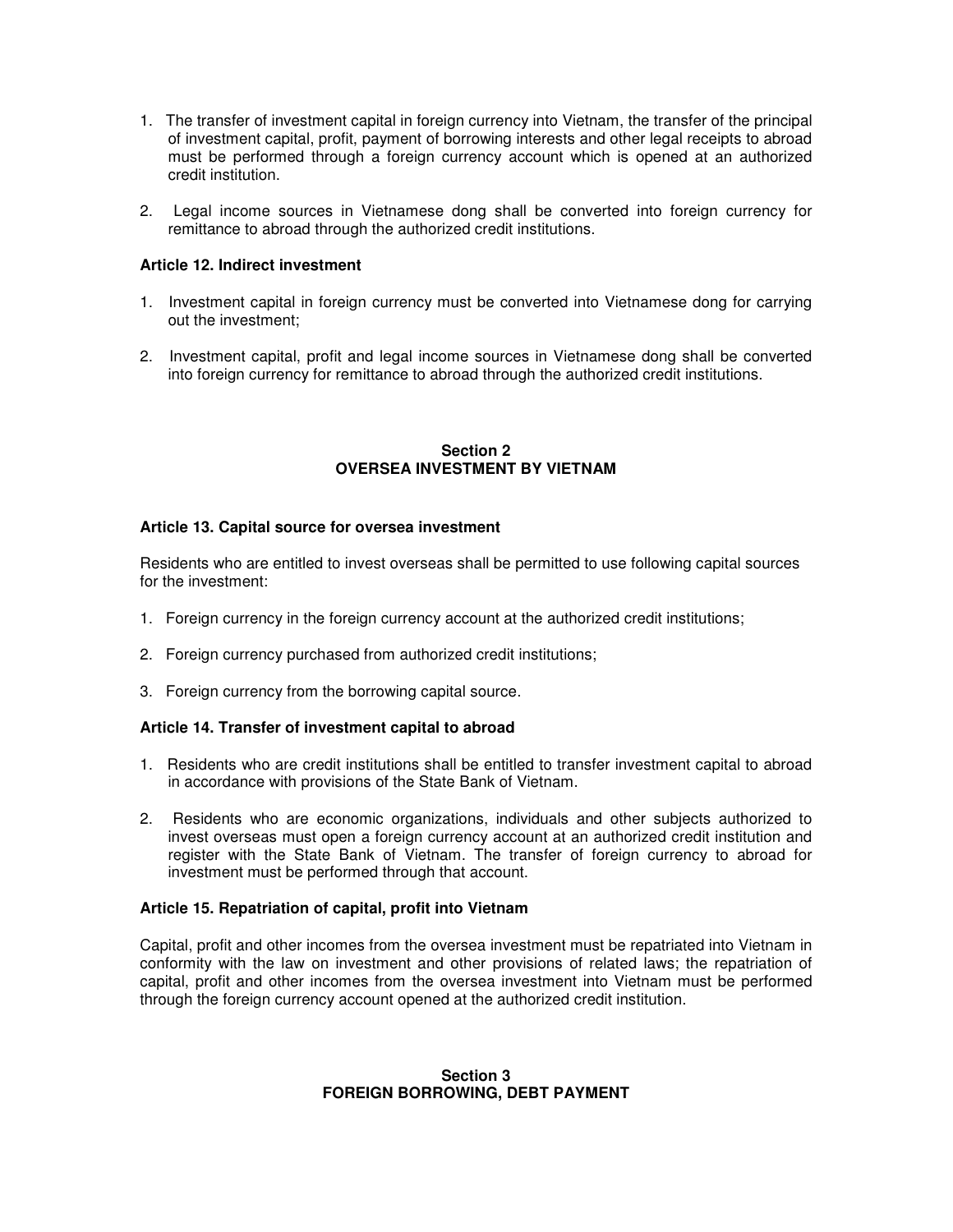### **Article 16. Foreign borrowing, debt payment by the Government**

Government and organizations which are authorized by the Government, State shall perform the foreign borrowing, debt payment on the basis of National Strategy on foreign loan and the total limit of foreign loan funds approved by the Prime Minister on the annual basis.

## **Article 17. Foreign borrowing, debt payment by the resident who is an economic organization, credit institution and individual**

- 1. Residents being an economic organization, a credit institution and an individual shall be entitled to borrow, pay foreign debt on the principle of self borrowing, self responsibility for debt payment in line with provisions of applicable laws.
- 2. Residents being an economic organization, a credit institution and an individual must comply with conditions of foreign borrowing, debt payment, loan registration, opening and use of account, capital withdrawal and money transfer for debt payment, reporting of the performance of loans in accordance with provisions of the State Bank of Vietnam. The State Bank of Vietnam shall confirm the loan registration within the total limit of foreign loan funds approved by the Prime Minister on the annual basis.
- 3. Residents shall be entitled to purchase foreign currency from authorized credit institutions on the basis of presenting the valid vouchers to pay the principals, interest and related fees of the foreign loan and using forms of guarantee, re-guarantee and other forms of loan security.

## **Section 4 FOREIGN LENDING, DEBT COLLECTION**

## **Article 18. Foreign lending, debt collection by the Government**

The Government shall decide on the foreign lending, foreign debt collection of the State, Government and organizations authorized by the State, Government.

#### **Article 19. Foreign lending, debt collection by the resident who is a credit institution, an economic organization**

- 1. Credit institutions shall be entitled to perform foreign lending, debt collection in accordance with provisions of the State Bank of Vietnam.
- 2. Economic organizations shall be entitled to perform foreign lending, debt collection if the following conditions are satisfied:

a) Being permitted by the Government;

b) Carrying out the opening and use of account, transfer and collection of capital, reporting on the performance of foreign lending and debt collection in accordance with provisions of the State Bank of Vietnam;

c) Income sources of principals, interests and related fees must be transferred to the foreign currency account opened at the authorized credit institutions.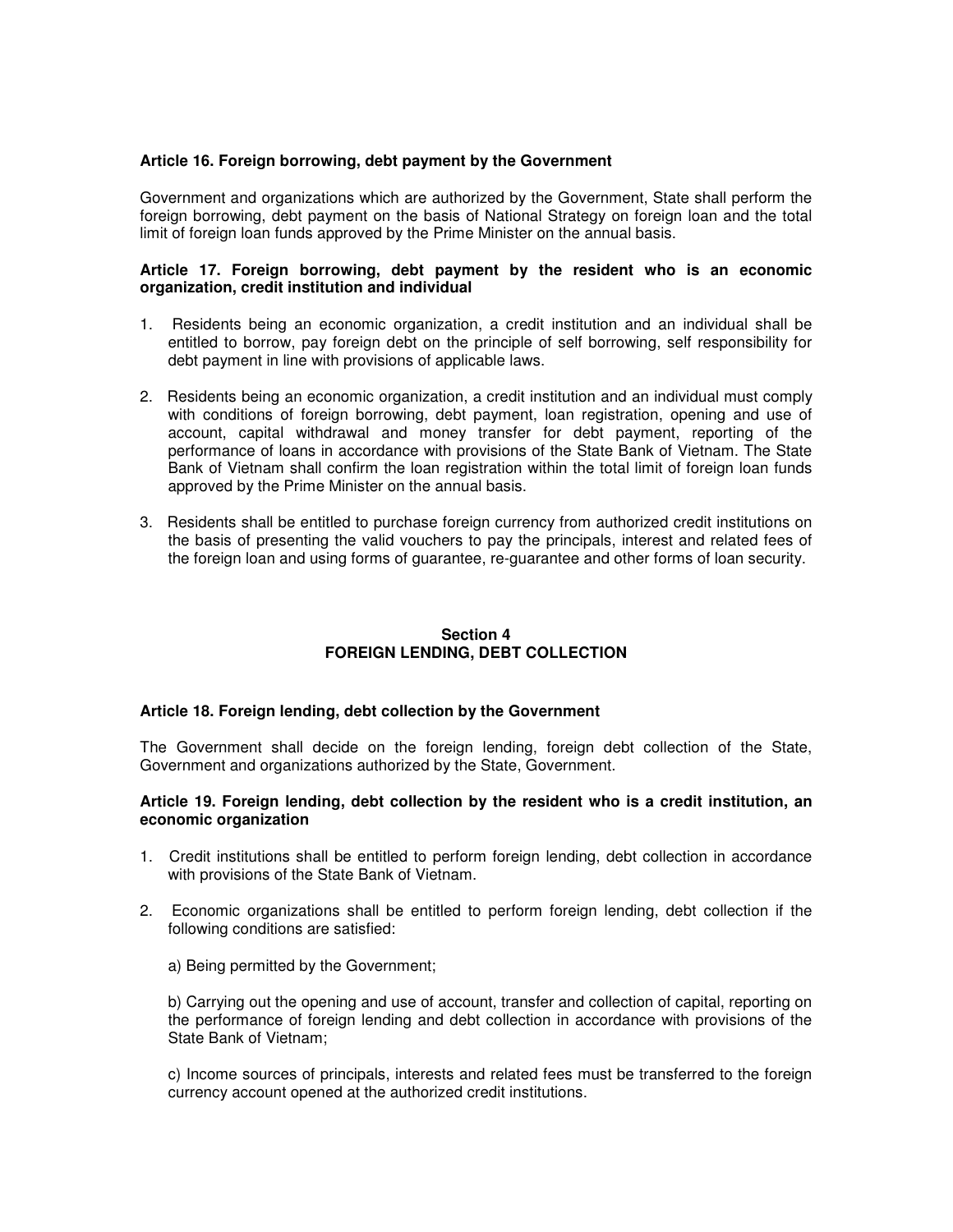### **Section 5 DOMESTIC AND ABROAD ISSUANCE OF SECURITIES**

#### **Article 20. Residents being an organization which issues securities outside the territory of Vietnam**

Residents being an organization must open an account at an authorized credit institution when they are permitted to issue securities outside the territory of Vietnam; any transaction relating to the issuance of securities outside the territory of Vietnam shall be performed through that account

### **Article 21. Non-residents being an organization which issues securities within the territory of Vietnam**

Non-residents being an organization must open an account at an authorized credit institution when they are permitted to issue securities within the territory of Vietnam; any transaction relating to the issuance of securities within the territory of Vietnam shall be performed through that account

# **Chapter IV USE OF FOREIGN CURRENCY WITHIN THE TERRITORY OF VIENTAM**

## **Article 22. Provision on the restraint of foreign currency use**

Within the territory of Vietnam, any transaction, payment, listing, advertisement of the residents, non-residents shall not be performed in foreign currency, except for transactions with credit institutions, cases of payment through intermediary unit including collection under the authorization, entrustment, agency and other necessary cases which are permitted by the Prime Minister.

#### **Article 23. Opening and use of an account**

- 1. Residents, non-residents shall be entitled to open a foreign currency account at an authorized credit institution. The State Bank of Vietnam shall provide for the collection, payment on the foreign currency account of subjects provided for in this paragraph.
- 2. Residents being an authorized credit institution shall be entitled to open and use a foreign currency account overseas for the performance of foreign exchange activities there.
- 3. Residents being an economic organization which has oversea branch, representative office or has a demand for opening a foreign currency account overseas to receive loan funds, to perform commitment, contract with the foreign party shall be considered for issuance of a license by the State Bank of Vietnam to open a foreign currency account overseas.
- 4. Residents being diplomatic agencies, consular agencies, armed force unit, representative of politic organizations, socio-politic organizations, vocational-social politic organization, vocational-social organization, social fund, charity fund of Vietnam in foreign country shall be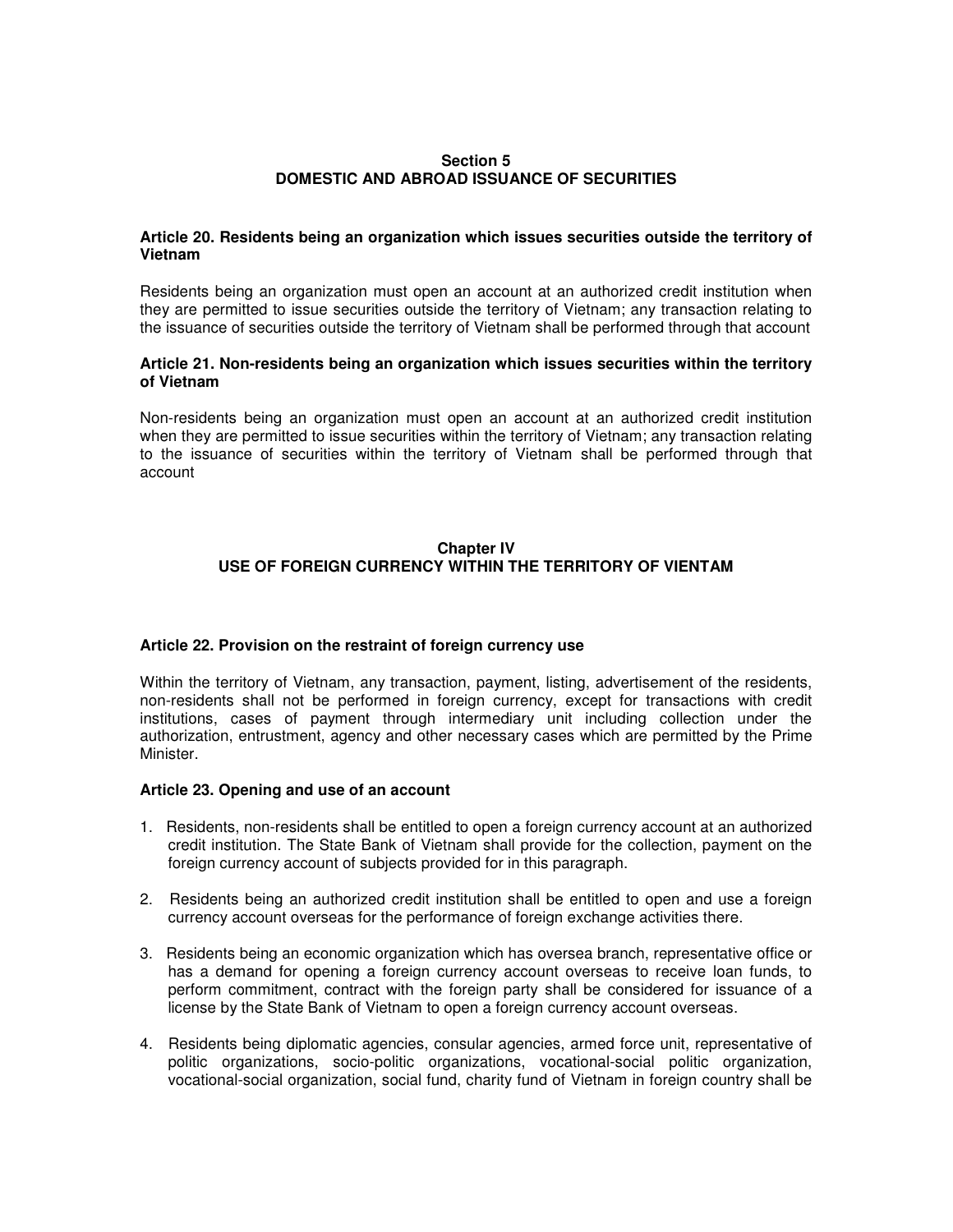entitled to open and use an oversea foreign currency account in accordance with provisions of applicable laws of the local country.

5. Residents being Vietnamese citizen, within the time of residing overseas, shall be entitled to open and use an oversea foreign currency account in accordance with provisions of applicable laws of the local country.

# **Article 24. Use of cash in foreign currency by individual**

- 1. Residents, non-residents being individuals who have cash in foreign currency shall be entitled to store, carry with them, sell to authorized credit institutions and use for other lawful purposes.
- 2. Residents being Vietnamese citizen shall be entitled to use cash in foreign currency for making savings deposit at an authorized credit institution, be entitled to withdraw the principals and receive the interests in foreign currency cash.

# **Article 25. Use of Vietnamese dong by a non-resident**

Non-residents being organizations which, individuals who have Vietnamese dong from lawful income sources shall be entitled to open an account at an authorized credit institution for using in Vietnam or purchase foreign currency for remittance to abroad.

# **Article 26. Use of currency of the country having the common frontier with Vietnam**

Residents being organizations which, individuals who have lawful income sources in the currency of the country having the common frontier with Vietnam from the activities of goods, services export and other activities shall be entitled to open an account in that currency at an authorized credit institution

## **Article 27. Issuance and use of payment card**

- 1. Within the territory of Vietnam, residents, non-residents being individuals who have international card shall be entitled to use for the payment at authorized credit institutions and card accepting units.
- 2. Card accepting units shall be only permitted to accept the payment in Vietnamese dong from banks that make card payment.
- 3. Based on the real situation, the State Bank of Vietnam shall provide for the issuance, use of cards in line with the target of the foreign exchange control.

#### **Chapter V FOREIGN CURRENCY MARKET, REGIME ON EXCHANGE RATE AND GOLD IMPORT, EXPORT CONTROL**

## **Article 28. Foreign currency market of Vietnam**

1. Participants to the inter-bank foreign currency market shall include the State Bank of Vietnam and authorized credit institutions.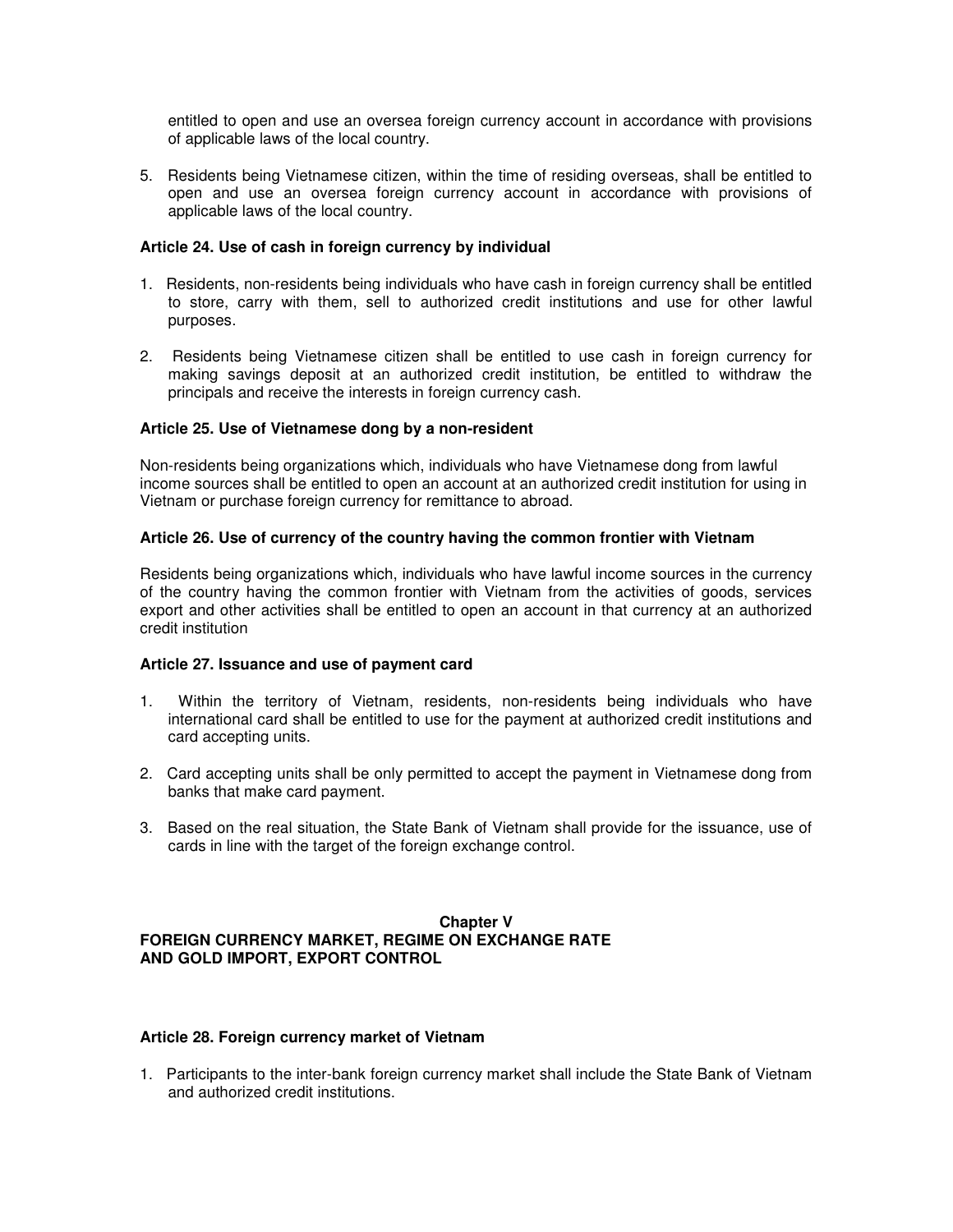- 2. Participants to the foreign currency market between authorized credit institutions and customers shall include authorized credit institutions, foreign currency exchange counters and customers who are residents, non-residents in Vietnam.
- 3. Subjects participating in the foreign currency market of Vietnam shall be entitled to carry out types of transaction in accordance with international rules when satisfying conditions provided for by the State Bank of Vietnam.

# **Article 29. Activities of the State Bank of Vietnam in the foreign currency market.**

The State Bank of Vietnam shall perform the sale, purchase of foreign currency in the domestic foreign currency market for the implementation of the targets of the national monetary policy.

## **Article 30. The regime on the exchange rate of Vietnamese dong**

- 1. The exchange rate of Vietnamese dong shall be determined on the basis of the supply of and demand for foreign currency in the market under the State regulation.
- 2. The State Bank of Vietnam shall define the regime on the exchange rate of Vietnamese dong in line with specific macroeconomic targets from time to time.

# **Article 31. Gold import, export control**

The State Bank of Vietnam shall control the import, export of gold in forms of block, bar, grain, piece by credit institutions and organizations which are authorized to trade in gold.

# **Chapter VI MANAGEMENT TO THE STATE FOREIGN EXCHANGE RESERVE**

## **Article 32. Components of State foreign exchange reserve**

- 1. Cash in foreign currency, oversea deposits in foreign currency;
- 2. Securities and other valuable papers in foreign currency issued by Government, foreign organizations, international organizations.
- 3. Special drawing right, reserve at the International Monetary Fund
- 4. Gold.
- 5. Foreign exchange form other sources.

## **Article 33. Sources to form the State foreign exchange reserve**

- 1. Foreign exchange purchased from the State Budget and foreign currency market;
- 2. Foreign exchange from loans extended by banks and international financial institutions;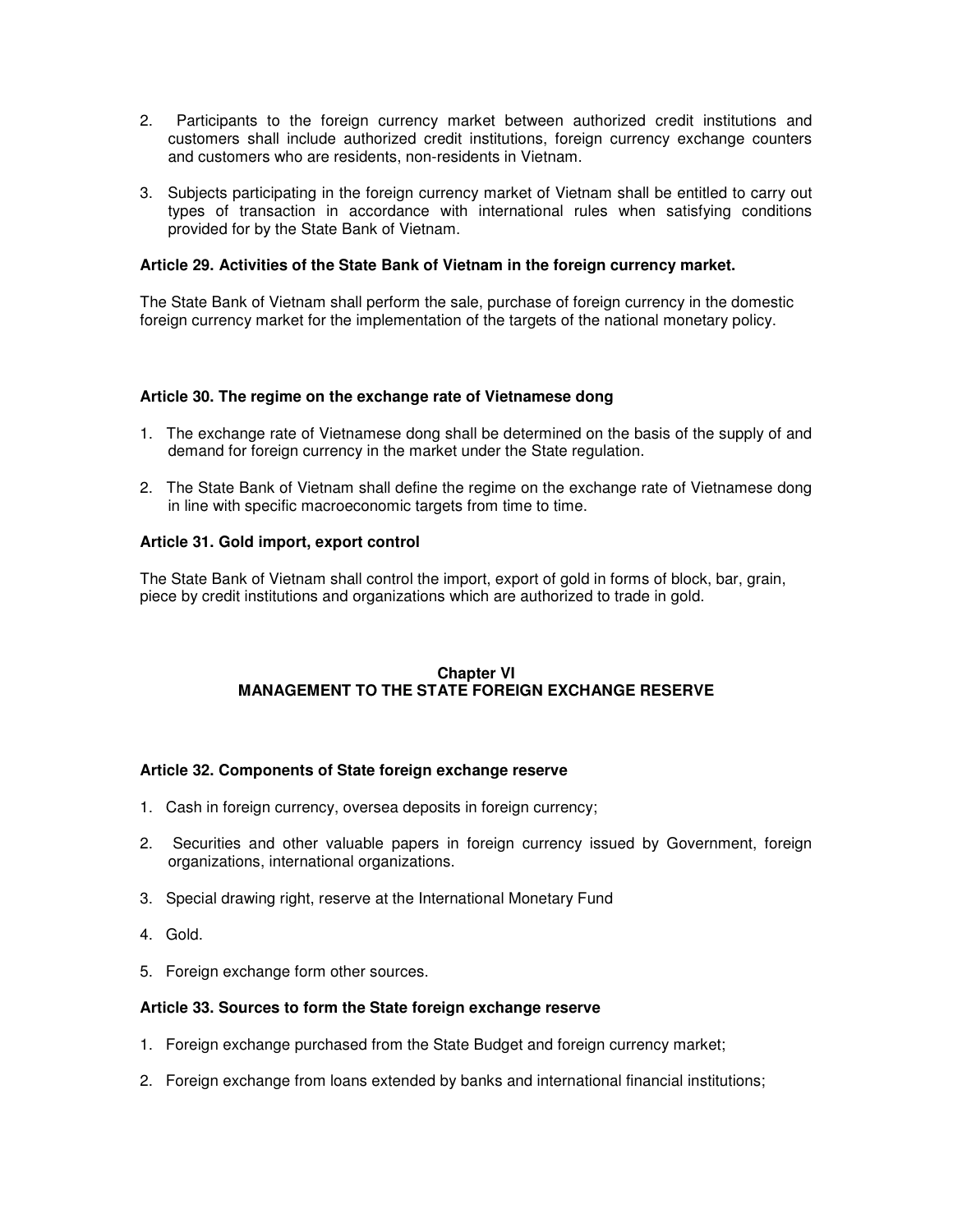- 3. Foreign exchange from deposits of the State Treasury and credit institutions.
- 4. Foreign exchange from other sources.

## **Article 34. Management to State foreign exchange reserve**

- 1. The State Bank of Vietnam shall manage the State foreign exchange reserve in accordance with provisions of the Government in order to implement the national monetary policy, to ensure the international payment capacity and preserve the State foreign exchange reserve.
- 2. The Ministry of Finance shall inspect the management of the State foreign exchange reserve performed by the State Bank of Vietnam in accordance with provisions of the Government.
- 3. The Government shall report to the National Assembly's Standing Committee on the changes of the State foreign exchange reserve.

## **Article 35. Foreign exchange of the State Budget**

The Prime Minister shall provide for the foreign currency level which the Ministry of Finance is entitled to retain from the budget income to ensure the satisfaction of the regular payment in foreign currency of the state budget.

### **Chapter VII FOREIGN EXCHANGE SERVICE SUPPLY BY CREDIT INSTITUTIONS AND OTHER ORGANIZATIONS**

## **Article 36. Subjects and scope of foreign exchange service supply activity**

- 1. Subjects, which are authorized to engage in the foreign exchange service supply, shall include banks, non-banking credit institutions and other organizations, which are authorized to engage in foreign exchange service supply.
- 2. The scope of foreign exchange service supply shall include:

a) Banks entitled to perform the foreign exchange service supply in accordance with provisions of the State Bank of Vietnam;

b) Non-banking credit institutions entitled to perform the supply of several foreign exchange services on the basis of making registration for these activities in conformity with the conditions provided for by the State Bank of Vietnam;

c) Other organizations entitled to engage in the supply of several foreign exchange services under the license issued by the State Bank of Vietnam.

#### **Article 37. Domestic deposit mobilization and lending in foreign currency**

The State Bank of Vietnam shall provide for the mobilization, lending in foreign currency within the territory of Vietnam by credit institutions.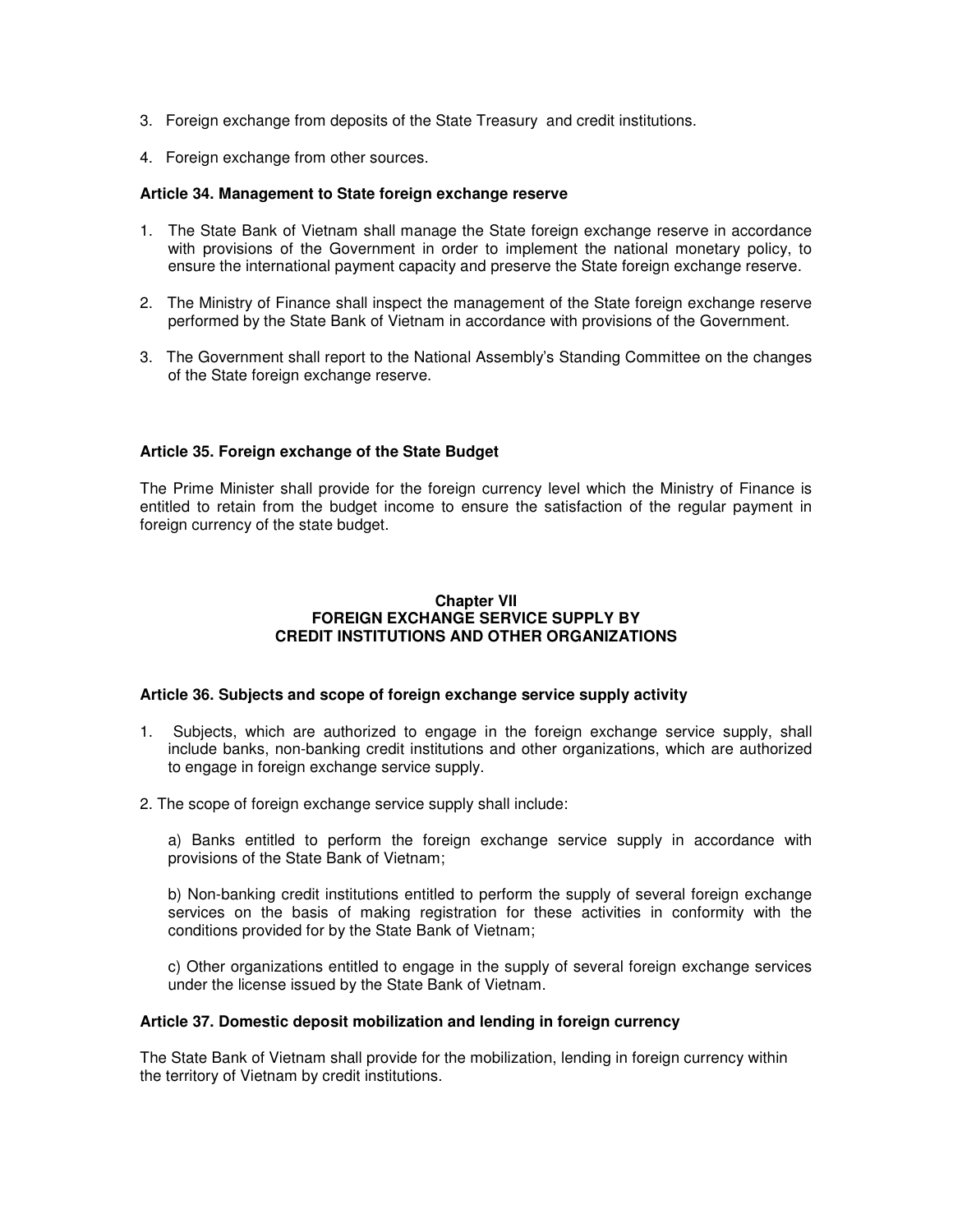# **Article 38. Foreign exchange activity in the international market**

The Government shall provide for the conditions, scope of foreign exchange activity for each type of credit institution and other organizations.

## **Article 39. Responsibility of credit institutions and other organizations for the performance of foreign exchange service supply**

- 1. To seriously comply with and provide guidance to customers on the serious compliance with provisions on foreign exchange control and other provisions of related laws.
- 2. To inspect related documents, vouchers of customers required for respective transactions in accordance with the provisions in this Ordinance and other provisions of the laws on foreign exchange control.
- 3. To take responsibility for satisfying the foreign currency demand in order to make payment of current transactions to abroad by the residents who are organizations and individuals.
- 4. To be subject to the inspection, examination and seriously comply with the information, reporting regime provided for by applicable laws.

## **Chapter VIII STATE MANAGEMENT TO FOREIGN EXCHANGE ACTIVITY**

## **Article 40. State management to the foreign exchange activity**

- 1. The Government shall unify the State management of the foreign exchange activity.
- 2. The State Bank of Vietnam shall be responsible to the Government for the implementation of the state management of the foreign exchange activity, development and issuance of policy on foreign exchange control, providing guidance and inspection, examination of the compliance with the voucher and information reporting regimes.
- 3. Ministries, Ministerial level agencies, People's Committee in provinces, cities under the Central Government's management shall be responsible for the state management of the foreign exchange activity within the scope of their assignment and authority.

## **Article 41. Security Measures**

When it is deemed necessary to ensure the national financial, monetary security, the Government shall be entitled to take following measures:

- 1. Restraining the purchase, carrying, transfer, payment for the transactions on current account, capital account;
- 2. Applying provisions on the obligation to sell foreign currency by the residents being organizations;
- 3. Applying monetary, financial, economic measures;
- 4. Other measures.

## **Article 42. The reporting regime**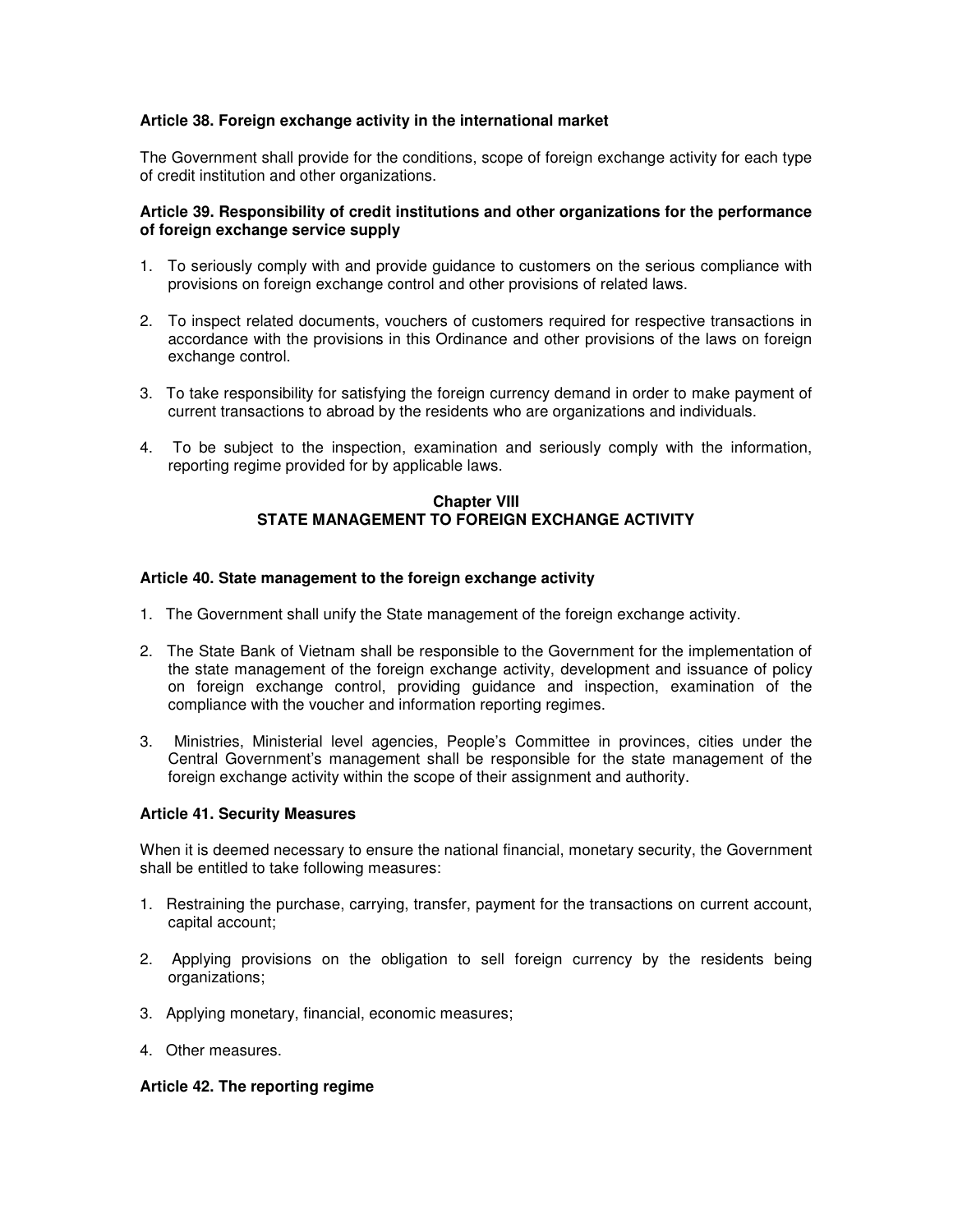- 1. The State Bank of Vietnam shall be responsible for the issuance, inspection, examination of the compliance with the reporting regime, analysis, forecast and publication of information of the foreign exchange activity.
- 2. The State Bank of Vietnam shall take the lead and coordinate with ministries, branches in the collection of information, data for the purpose of foreign exchange control by the State and formulating the international balance of payment.

Authorized credit institutions shall be responsible for reporting information relating to the foreign exchange activity to the State Bank of Vietnam in accordance with provisions of the State Bank of Vietnam.

Organizations, individuals engaging in foreign exchange activity shall perform the supply of information, data when requested by the State Bank of Vietnam, authorized credit institutions in accordance with provisions of applicable laws.

3. Ministries, Ministerial level agencies, People's Committee in provinces, cities under the Central Government's management, within the scope of their assignment, authority, shall be responsible for reporting information, data relating to the foreign exchange activity to the State Bank of Vietnam for the purpose of foreign exchange control by the State and formulating the international balance of payment.

#### **Chapter IX COMPLAINT, DENOUNCEMENT, PROCEEDING AND DEALING WITH VIOLATION**

# **Article 43. Dealing with violation**

Organizations, individuals committing any violation act to the provisions of this Ordinance shall, depending on the nature, seriousness of the violation, be subject to the discipline, administrative punishment or prosecuted for criminal liability; and shall be subject to the compensation in accordance with provisions of applicable laws for any damage caused.

## **Article 44. Complaint, denouncement**

- 1. Any complaint to the administrative decision, administrative act and denouncement for violation acts to the law on foreign exchange activity shall be implemented in accordance with provisions of the law on complaint, denouncement.
- 2. During the time of complaining or proceeding, the organizations, individuals being subject to administrative punishment shall still have to comply with the decision on punishment; when the decision on dealing with complaint of the state competent agency, or the judgment, decision of the Court takes effect, the execution shall be made under the decision on dealing with complaint of the state competent agency, judgment, decision of the Court.

## **Chapter X IMPLEMENTING PROVISIONS**

## **Article 45. Effectiveness of implementation**

This Ordinance shall be effective from 01 June 2006.